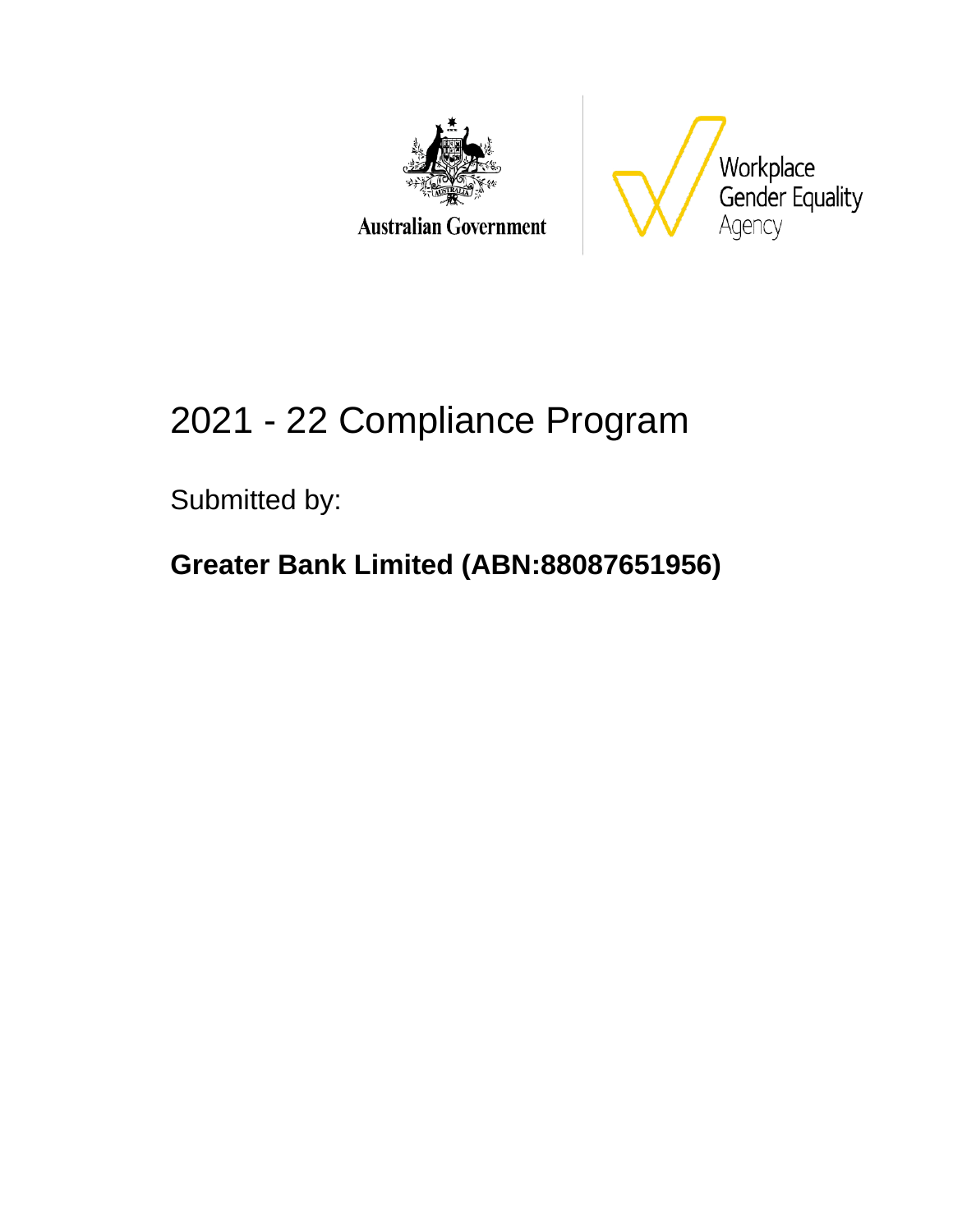## #Workplace overview

#### **Policies and strategies**

1: Do you have a formal policy and/or formal strategy in place that specifically supports gender equality in the following areas?

| Recruitment                                                            | Yes (Select all that apply)                                                                                       |
|------------------------------------------------------------------------|-------------------------------------------------------------------------------------------------------------------|
| $$ Yes                                                                 | Policy                                                                                                            |
| Retention                                                              | Yes(Select all that apply)                                                                                        |
| $$ Yes                                                                 | <b>Strategy</b>                                                                                                   |
| Performance management processes                                       | Yes(Select all that apply)                                                                                        |
| $$ Yes                                                                 | Policy<br><b>Strategy</b>                                                                                         |
| Promotions                                                             | Yes (Select all that apply)                                                                                       |
| $$ Yes                                                                 | Policy                                                                                                            |
| Talent identification/identification of high<br>potentials             | Yes(Select all that apply)                                                                                        |
| $$ Yes                                                                 | <b>Strategy</b>                                                                                                   |
| Succession planning                                                    | Yes (Select all that apply)                                                                                       |
| $$ Yes                                                                 | <b>Strategy</b>                                                                                                   |
| Training and development                                               | Yes(Select all that apply)                                                                                        |
| $$ Yes                                                                 | Policy<br><b>Strategy</b>                                                                                         |
| Key performance indicators for managers<br>relating to gender equality | No(Select all that apply)                                                                                         |
| $$ No                                                                  | Not a priority<br>Other (please specify)                                                                          |
| Other (please specify)                                                 | Due to significant strategic change underway<br>across the organisation, not a priority at this<br>point in time. |

2: Do you have formal policy and/or formal strategy in place that support gender equality overall? No(Select all that apply)

| $$ No                   | Other (provide details)<br>Not a priority                                                                         |
|-------------------------|-------------------------------------------------------------------------------------------------------------------|
| Other (provide details) | Due to significant strategic change underway<br>across the organisation, not a priority at this<br>point in time. |

3: Does your organisation have any of the following targets to address gender equality in your workplace?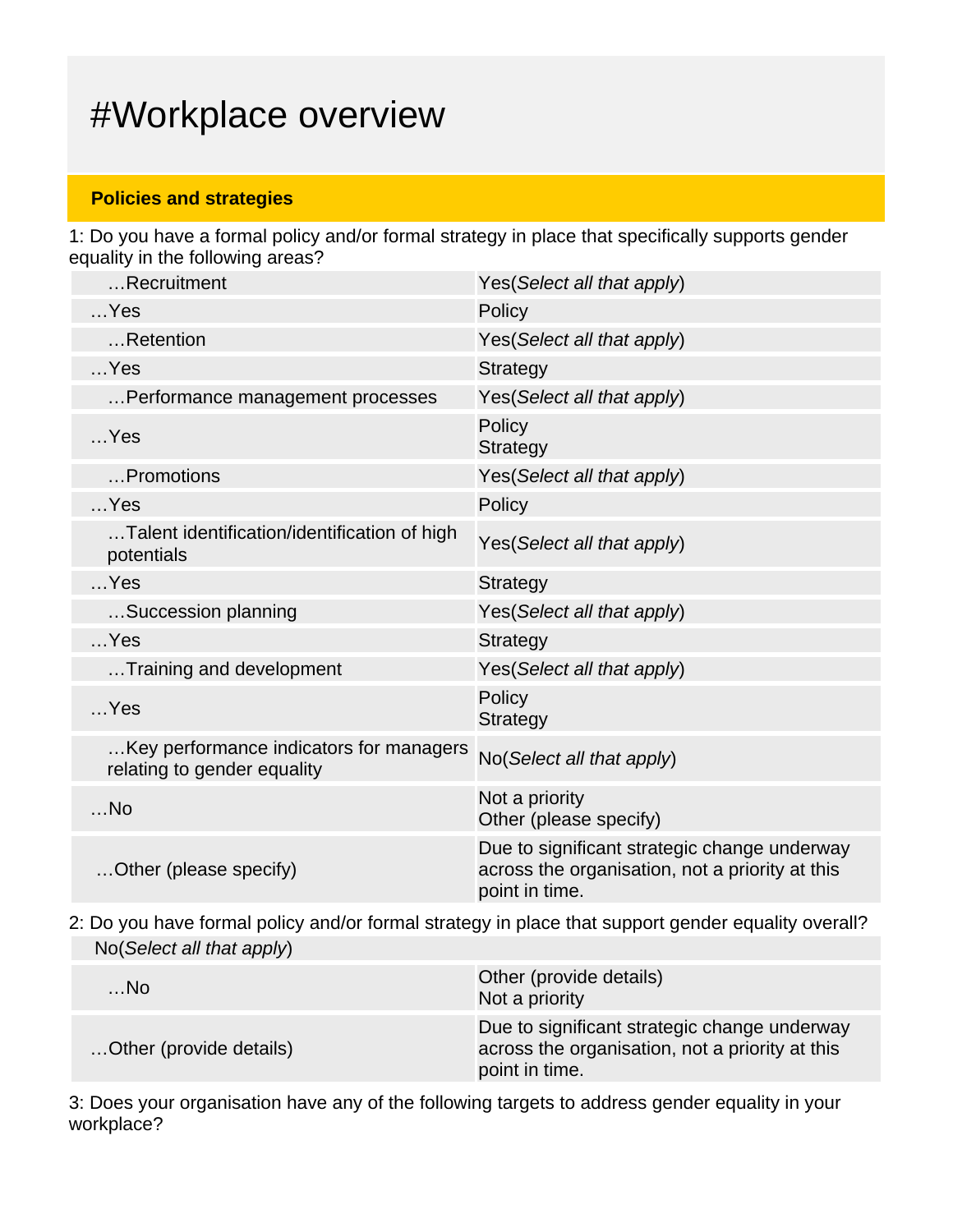4: If your organisation would like to provide additional information relating to your gender equality policies and strategies, please do so below.

There is currently significant strategic change underway across the organisation. Whilst gender equality remains a priority in our operations, it is not a strategic priority at this point in time.

**Governing bodies**

| <b>Greater Bank Limited</b>                                                                                                       |                                                                                 |  |  |
|-----------------------------------------------------------------------------------------------------------------------------------|---------------------------------------------------------------------------------|--|--|
| 1: Does this organisation have a governing<br>body?                                                                               | Yes (Provide further details on the governing<br>body(ies) and its composition) |  |  |
| 1.1: What is the name of your governing body?                                                                                     | <b>Greater Bank Limited Board</b>                                               |  |  |
| 1.2: What type of governing body does this<br>organisation have?                                                                  | <b>Board of directors</b>                                                       |  |  |
| 1.3: How many members are on the governing<br>body and who holds the predominant Chair<br>position?                               |                                                                                 |  |  |
| Chairs                                                                                                                            |                                                                                 |  |  |
| Female                                                                                                                            | $\mathbf 0$                                                                     |  |  |
| Male                                                                                                                              | 1                                                                               |  |  |
| Non-binary                                                                                                                        | $\mathbf 0$                                                                     |  |  |
| Members                                                                                                                           |                                                                                 |  |  |
| Female                                                                                                                            | 3                                                                               |  |  |
| Male                                                                                                                              | 1                                                                               |  |  |
| Non-binary                                                                                                                        | $\overline{0}$                                                                  |  |  |
| 1.4: Do you have a formal selection policy<br>and/or formal selection strategy for this<br>organisation's governing body members? | Yes (Select all that apply)                                                     |  |  |
|                                                                                                                                   | Policy                                                                          |  |  |
| 1.5: Has a target been set to increase the<br>representation of women on this governing<br>body?                                  | No (Select all that apply)                                                      |  |  |
|                                                                                                                                   | Governing body has gender balance (i.e. 40%<br>women / 40% men / 20% either)    |  |  |
| 1.6: Do you have a formal policy and/or formal<br>strategy in place on the gender composition of<br>your governing body?          | Yes (Select all that apply.)                                                    |  |  |
|                                                                                                                                   | <b>Strategy</b>                                                                 |  |  |
| 1.1.a.3: How many members are on the<br>governing body and who holds the predominant<br>Chair position?                           |                                                                                 |  |  |

2: If your organisation would like to provide additional information relating to governing bodies and gender equality in your workplace, do so below.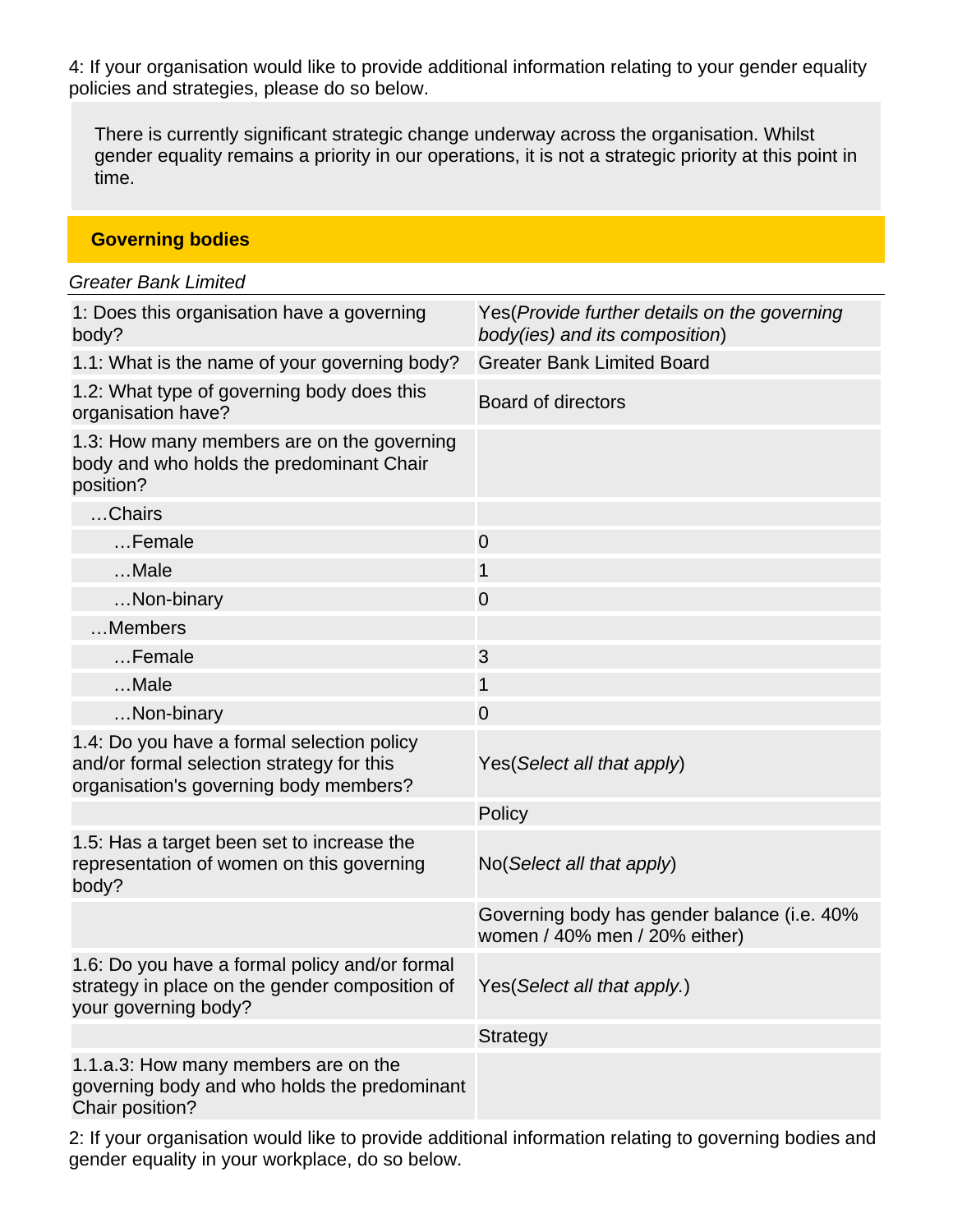# #Action on gender equality

#### **Gender pay gaps**

1: Do you have a formal policy and/or formal strategy on remuneration generally? Yes(Select all that apply)

| Yes                                                                                                                            | Policy<br><b>Strategy</b>                                                                                         |
|--------------------------------------------------------------------------------------------------------------------------------|-------------------------------------------------------------------------------------------------------------------|
| 1.1: Are specific pay equity objectives<br>included in your formal policy and/or formal No(Select all that apply)<br>strategy? |                                                                                                                   |
| …No                                                                                                                            | Not a priority<br>Other (provide details)                                                                         |
| Other (provide details)                                                                                                        | Due to significant strategic change underway<br>across the organisation, not a priority at this<br>point in time. |

- 2: What was the snapshot date used for your Workplace Profile? 31-Mar-2022
- 3: Does your organisation publish its organisation-wide gender pay gap?
- 4: Do you give WGEA permission to publicly publish your organisation-wide gender pay gap? Yes

5: If your organisation would like to provide additional information relating to gender pay gaps in your workplace, please do so below.

#### **Employer action on pay equity**

1: Have you analysed your payroll to determine if there are any remuneration gaps between women and men (e.g. conducted a gender pay gap analysis)?

Yes(Provide further details on the most recent gender remuneration gap analysis that was undertaken.)

| 1.1: When was the most recent gender<br>remuneration gap analysis undertaken?          | Within the last 1-2 years                                                                                                                                                                                                                                                                                                                                                                                       |
|----------------------------------------------------------------------------------------|-----------------------------------------------------------------------------------------------------------------------------------------------------------------------------------------------------------------------------------------------------------------------------------------------------------------------------------------------------------------------------------------------------------------|
| 1.2: Did you take any actions as a result of<br>your gender remuneration gap analysis? | Yes (Select all that apply)                                                                                                                                                                                                                                                                                                                                                                                     |
| 1.2: Did you take any actions as a result of your<br>gender remuneration gap analysis? | Analysed performance pay to ensure there is no<br>gender bias (including unconscious bias)<br>Analysed performance ratings to ensure there is<br>no gender bias (including unconscious bias)<br>Reported pay equity metrics (including gender<br>pay gaps) to the governing body<br>Reported pay equity metrics (including gender<br>pay gaps) to the executive<br>Trained people-managers in addressing gender |
| Yes                                                                                    |                                                                                                                                                                                                                                                                                                                                                                                                                 |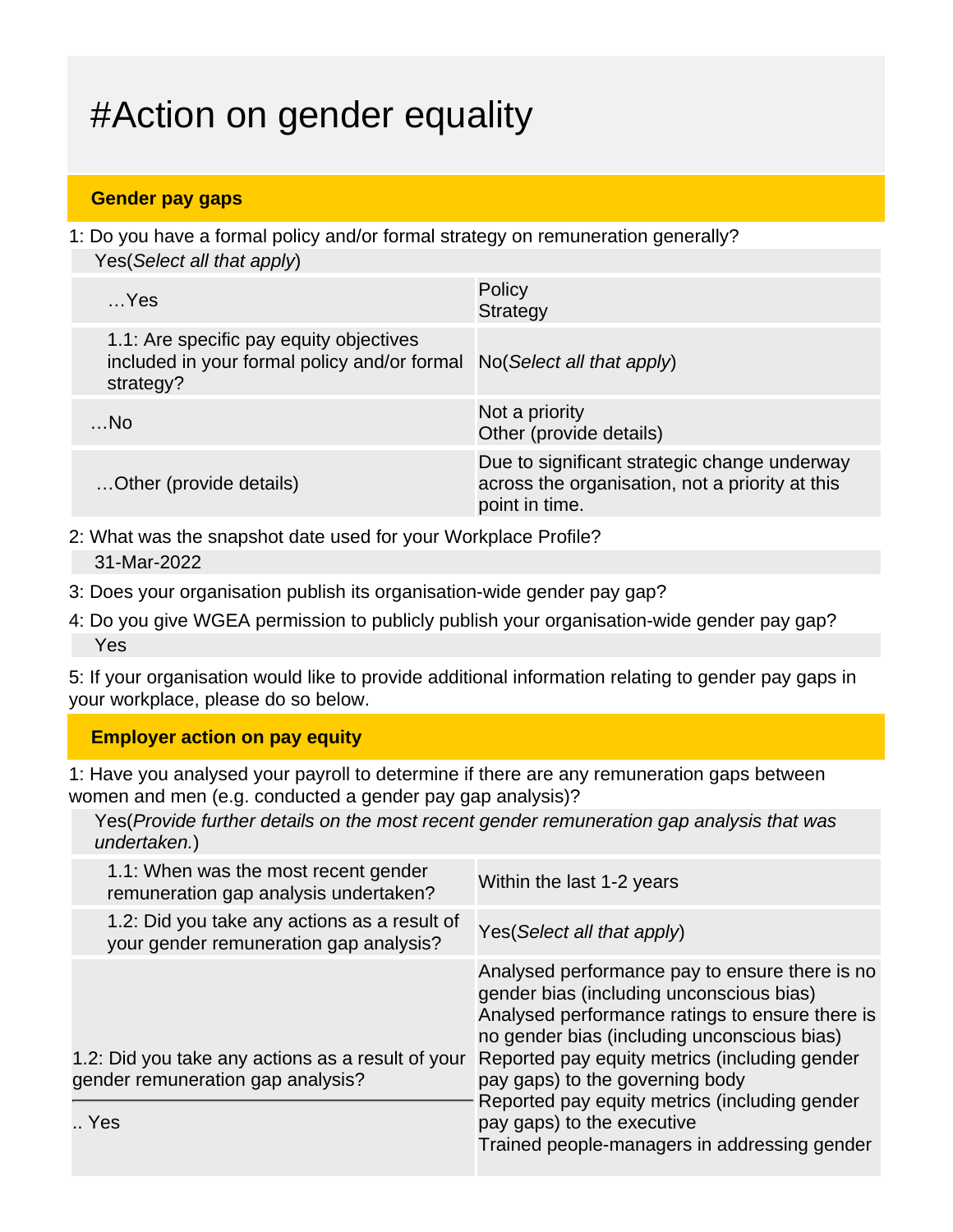|                                                                                                                                                                           | bias (including unconscious bias)<br>Corrected like-for-like gaps               |
|---------------------------------------------------------------------------------------------------------------------------------------------------------------------------|---------------------------------------------------------------------------------|
| 1.3: You may provide details below on the<br>type of gender remuneration gap analysis<br>that has been undertaken (for example<br>like-for-like and/or organisation-wide) | A like for like gap analysis undertaken across<br>mutliple incumbent positions. |

2: For organisations with partnership structures: Have you undertaken a gender remuneration gap analysis ('gender pay gap analysis') in the current reporting period to determine if there are any remuneration gaps between women partners and men partners in your organisation?

3: If your organisation would like to provide additional information relating to employer action on pay equity in your workplace, please do so below.

#### **Employee consultation**

1: Have you consulted with employees on issues concerning gender equality in your workplace during the reporting period?

No(Select all that apply)

...No Not a priority

2: Do you have a formal policy and/or formal strategy in place on consulting employees about gender equality?

No

…No not a priority

3: On what date did your organisation share your previous year's public reports with employees? 15-Jul-2021

4: Does your organisation have shareholders? No

5: Have you shared previous Executive Summary and Benchmark reports with the governing body?

Yes

6: If your organisation would like to provide additional information relating to employee consultation on gender equality in your workplace, please do so below.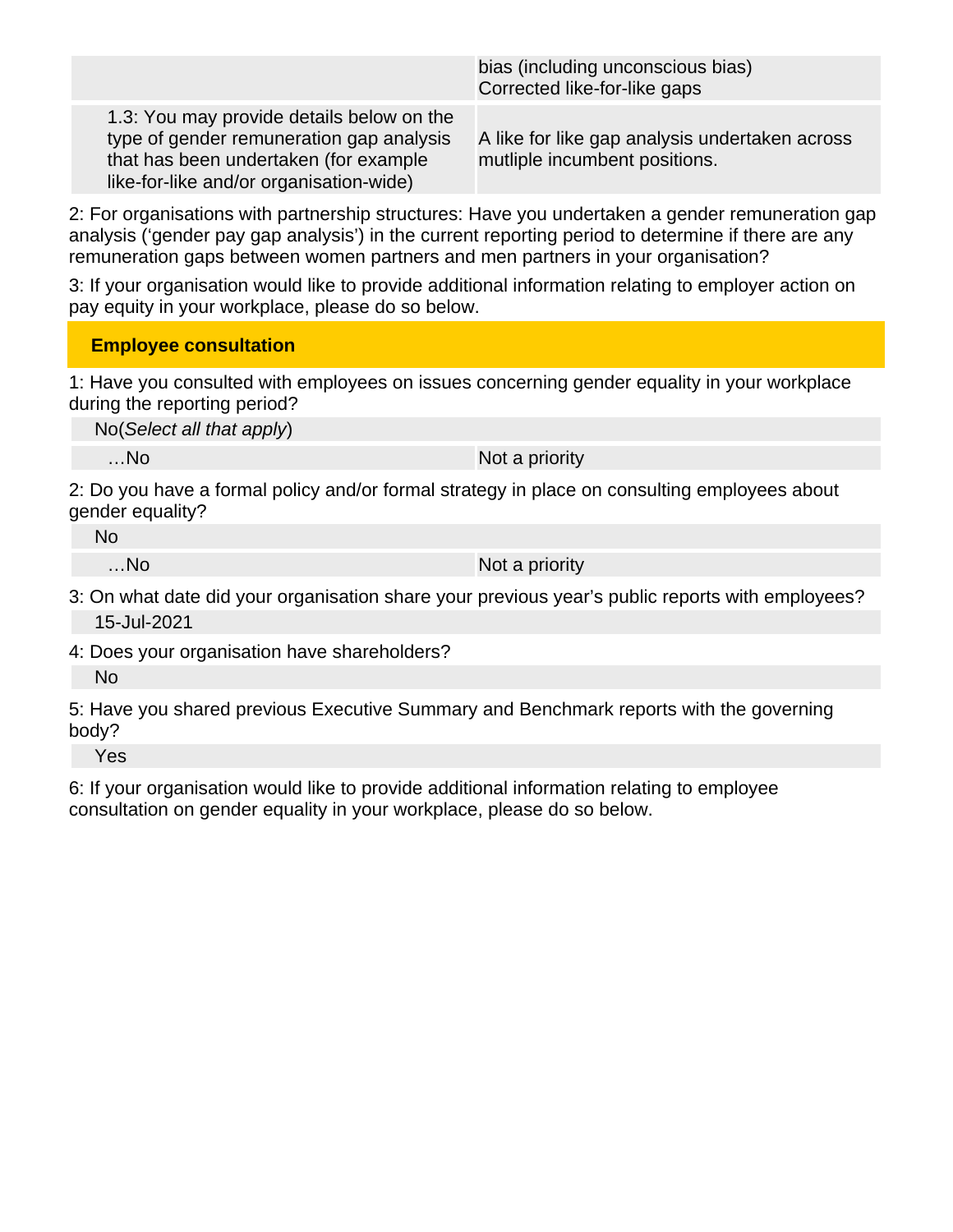## #Flexible work

#### **Flexible working**

1: Do you have a formal policy and/or formal strategy on flexible working arrangements? Yes(Select all that apply)

| $$ Yes                                                                                                 | Policy<br>Strategy        |
|--------------------------------------------------------------------------------------------------------|---------------------------|
| A business case for flexibility has been<br>established and endorsed at the leadership<br>level        | Yes                       |
| Leaders are visible role models of flexible<br>working                                                 | Yes                       |
| Flexible working is promoted throughout<br>the organisation                                            | Yes                       |
| Targets have been set for engagement in<br>flexible work                                               | No(Select all that apply) |
| $$ No                                                                                                  | Not aware of the need     |
| Targets have been set for men's<br>engagement in flexible work                                         | No(Select all that apply) |
| $$ No                                                                                                  | Not aware of the need     |
| Leaders are held accountable for improving<br>workplace flexibility                                    | No(Select all that apply) |
| $$ No                                                                                                  | Not aware of the need     |
| Manager training on flexible working is<br>provided throughout the organisation                        | Yes                       |
| Employee training is provided throughout<br>the organisation                                           | No(Select all that apply) |
| $$ No                                                                                                  | Not aware of the need     |
| Team-based training is provided<br>throughout the organisation                                         | No(Select all that apply) |
| $$ No                                                                                                  | Not aware of the need     |
| Employees are surveyed on whether they<br>have sufficient flexibility                                  | Yes                       |
| The organisation's approach to flexibility is<br>integrated into client conversations                  | No(Select all that apply) |
| $$ No                                                                                                  | Not aware of the need     |
| The impact of flexibility is evaluated (e.g.<br>reduced absenteeism, increased employee<br>engagement) | Yes                       |
|                                                                                                        |                           |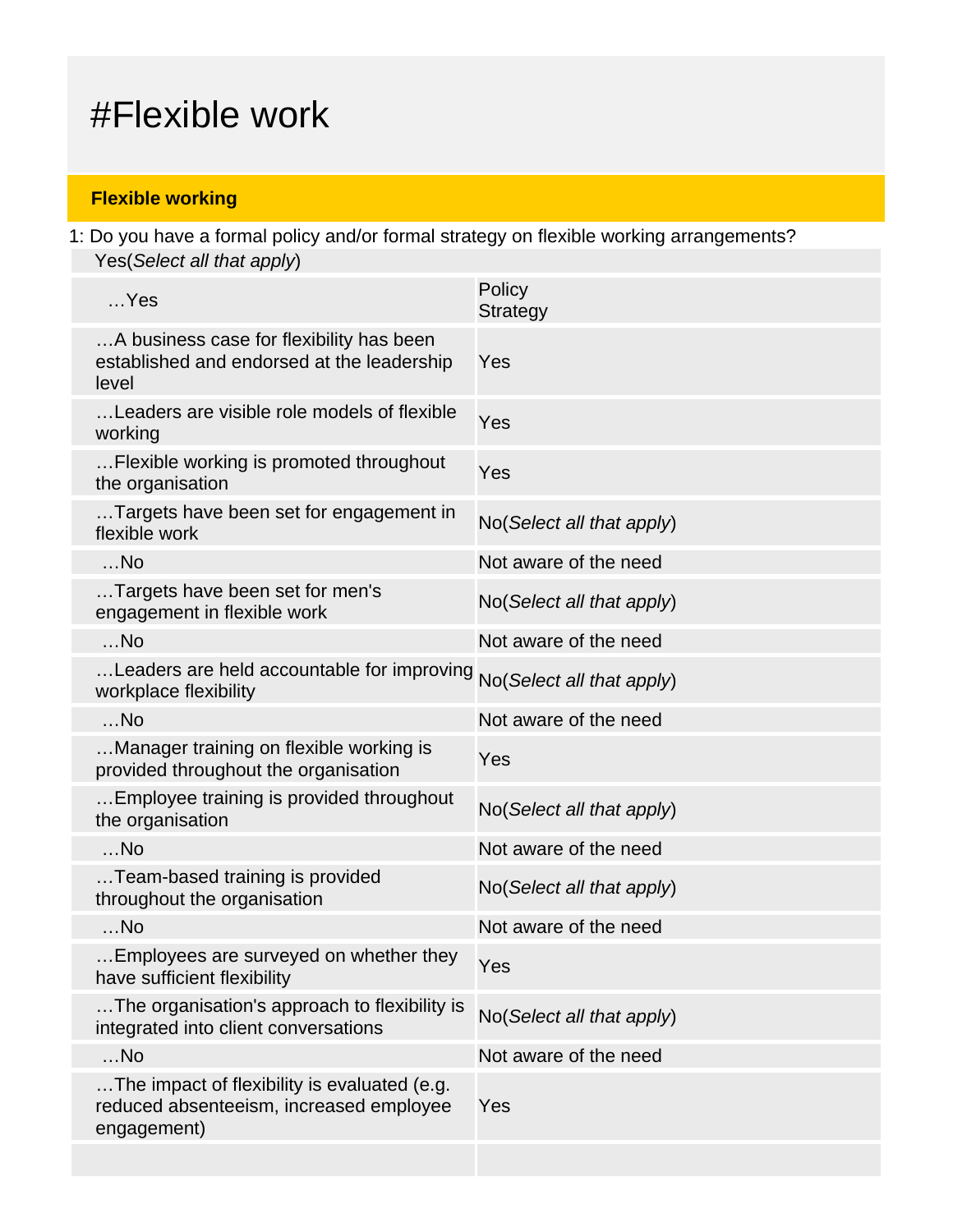| Metrics on the use of, and/or the impact of, $Y_{\text{ES}}$<br>flexibility measures are reported to key<br>management personnel |                                                                |
|----------------------------------------------------------------------------------------------------------------------------------|----------------------------------------------------------------|
| Metrics on the use of, and/or the impact of,<br>flexibility measures are reported to the<br>governing body                       | No (Select all that apply)                                     |
| $$ No                                                                                                                            | Not aware of the need                                          |
| Other (provide details)                                                                                                          | <b>No</b>                                                      |
| 2: Do you offer any of the following flexible working options to MANAGERS in your workplace?                                     |                                                                |
| Flexible hours of work                                                                                                           | Yes(Select one option only)                                    |
| $$ Yes                                                                                                                           | SAME options for women and men(Select all<br>that apply)       |
| SAME options for women and men                                                                                                   | Formal options are available<br>Informal options are available |
| Compressed working weeks                                                                                                         | Yes(Select one option only)                                    |
| $$ Yes                                                                                                                           | SAME options for women and men(Select all<br>that apply)       |
| SAME options for women and men                                                                                                   | Formal options are available<br>Informal options are available |
| $$ Time-in-lieu                                                                                                                  | Yes(Select one option only)                                    |
| $$ Yes                                                                                                                           | SAME options for women and men(Select all<br>that apply)       |
| SAME options for women and men                                                                                                   | Informal options are available                                 |
| Telecommuting (e.g. working from home)                                                                                           | Yes(Select one option only)                                    |
| $$ Yes                                                                                                                           | SAME options for women and men(Select all<br>that apply)       |
| SAME options for women and men                                                                                                   | Formal options are available<br>Informal options are available |
| Part-time work                                                                                                                   | Yes(Select one option only)                                    |
| $$ Yes                                                                                                                           | SAME options for women and men(Select all<br>that apply)       |
| SAME options for women and men                                                                                                   | Formal options are available                                   |
| Job sharing                                                                                                                      | Yes(Select one option only)                                    |
| $$ Yes                                                                                                                           | SAME options for women and men(Select all<br>that apply)       |
| SAME options for women and men                                                                                                   | Formal options are available                                   |
| Carer's leave                                                                                                                    | Yes(Select one option only)                                    |
| $$ Yes                                                                                                                           | SAME options for women and men(Select all<br>that apply)       |
| SAME options for women and men                                                                                                   | Formal options are available<br>Informal options are available |
| Purchased leave                                                                                                                  | Yes(Select one option only)                                    |
|                                                                                                                                  | SAME options for women and men(Select all                      |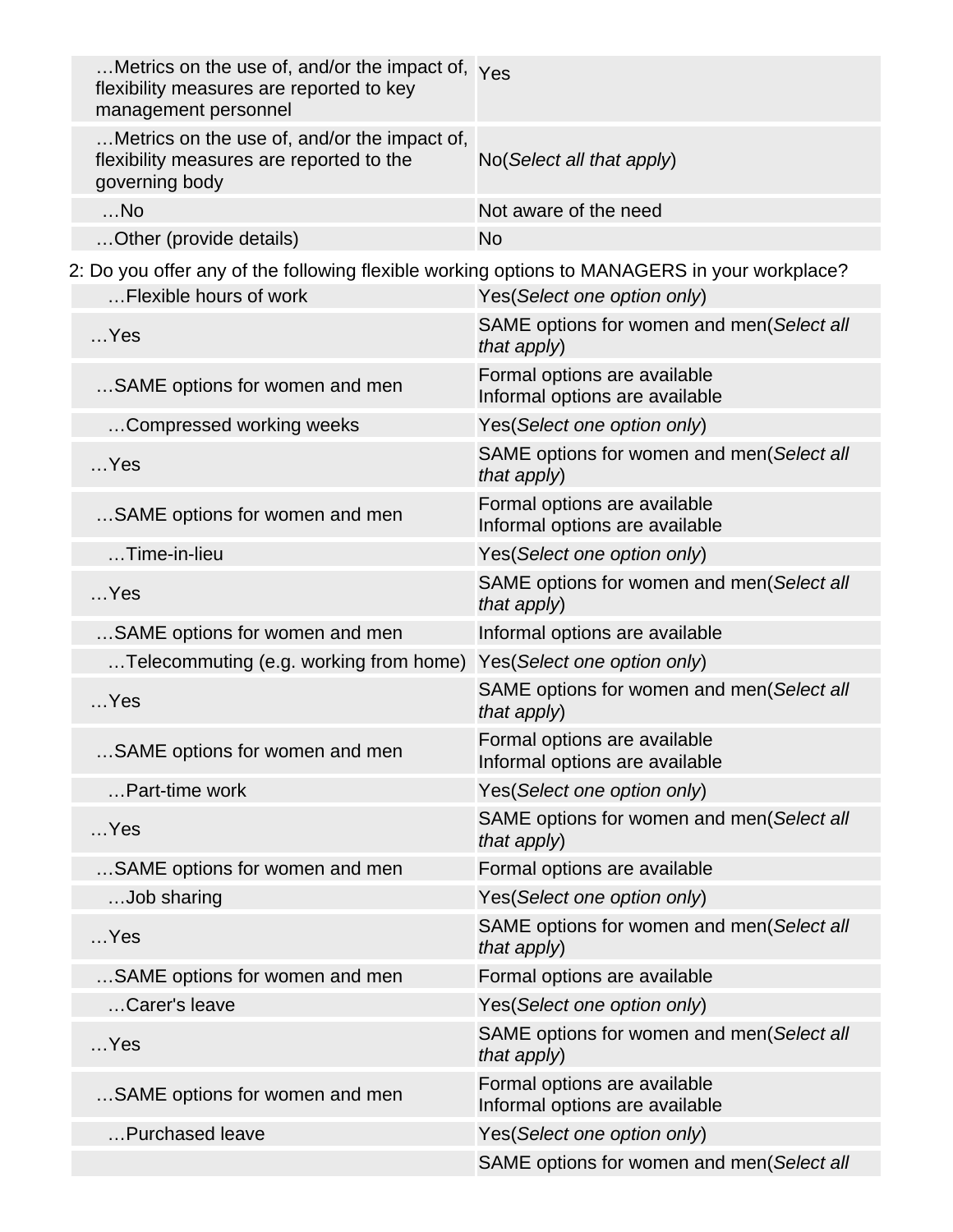| $$ Yes                         | that apply)                                                    |
|--------------------------------|----------------------------------------------------------------|
| SAME options for women and men | Formal options are available                                   |
| Unpaid leave                   | Yes (Select one option only)                                   |
| $$ Yes                         | SAME options for women and men(Select all<br>that $apply$ )    |
| SAME options for women and men | Formal options are available<br>Informal options are available |

3: Are your flexible working arrangement options for NON-MANAGERS the same as the options for managers above?

Yes

4: Has your organisation implemented an 'all roles flex' approach to flexible work? No

5: Did you see an increase, overall, in the approval of FORMAL flexible working arrangements for your workforce during the 2021-22 reporting period?

No

6: If your workplace includes hybrid teams (i.e. some employees in a team work remotely while other employees in a team work at the organisation's usual workplace), have any of the following measures been utilised to ensure the fair treatment of all employees regardless of work location?

All team meetings are held online Training for managers on how to work with flexible and remote/hybrid teams

7: If your organisation would like to provide additional information relating to flexible working and gender equality in your workplace, including specific changes due to the impact of the COVID-19 pandemic on your workplace, please do so below.

The approach to flexibility continues to evolve with broader informal flexibility available and encouraged. The utilisation of informal flexibility has increased across the organisation where appropriate for the position and team.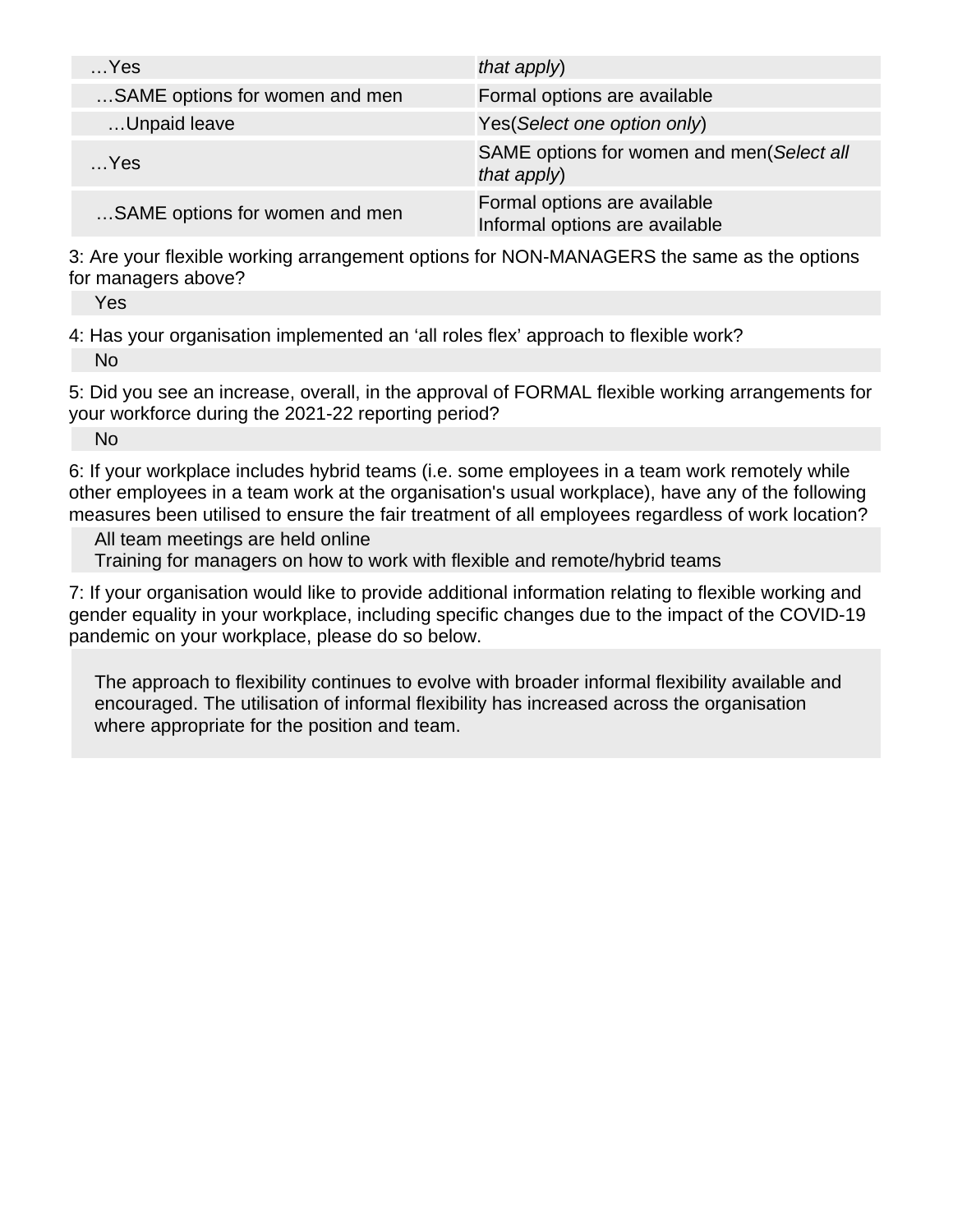# #Employee support

#### **Paid parental leave**

1: Do you provide employer funded paid parental leave regardless of carer's status (i.e. primary/secondary) in addition to any government funded parental leave scheme?

Yes, we offer employer funded parental leave that is gender equal (without using the primary/secondary carer definition)

| 1.1: Please indicate whether your<br>employer-funded paid parental leave is<br>available to:                                                                                          | All, regardless of gender                                               |
|---------------------------------------------------------------------------------------------------------------------------------------------------------------------------------------|-------------------------------------------------------------------------|
| 1.2: Please indicate whether your<br>employer-funded paid parental leave<br>covers:                                                                                                   | <b>Birth</b><br>Adoption<br>Surrogacy<br><b>Stillbirth</b>              |
| 1.3: How do you pay employer funded paid<br>parental leave?                                                                                                                           | Paying the employee's full salary                                       |
| 1.4: Do you pay superannuation<br>contribution to your carers while they are on Yes, on government funded parental leave<br>parental leave?                                           | Yes, on employer funded parental leave<br>Yes, on unpaid parental leave |
| 1.5: How many weeks (minimum) of<br>employer funded paid parental leave is<br>provided?                                                                                               | 14                                                                      |
| 1.6: What proportion of your total workforce<br>has access to employer funded paid<br>parental leave, including casuals?                                                              | 81-90%                                                                  |
| 1.7: Do you require carers to work for the<br>organisation for a certain amount of time (a<br>qualifying period) before they can access<br>employer funded parental leave?            | Yes                                                                     |
| 1.7.1: How long is the qualifying period?                                                                                                                                             | 12                                                                      |
| 1.8: Do you require carers to take employer<br>funded paid parental leave within a certain<br>time period after the birth, adoption,<br>surrogacy and/or stillbirth?                  | Yes                                                                     |
| 1.8: Do you require carers to take employer<br>funded paid parental leave within a certain time<br>period after the birth, adoption, surrogacy and/or Within 12 months<br>stillbirth? |                                                                         |
|                                                                                                                                                                                       |                                                                         |

.. Yes

2: If your organisation would like to provide additional information relating to paid parental leave and gender equality in your workplace, please do so below.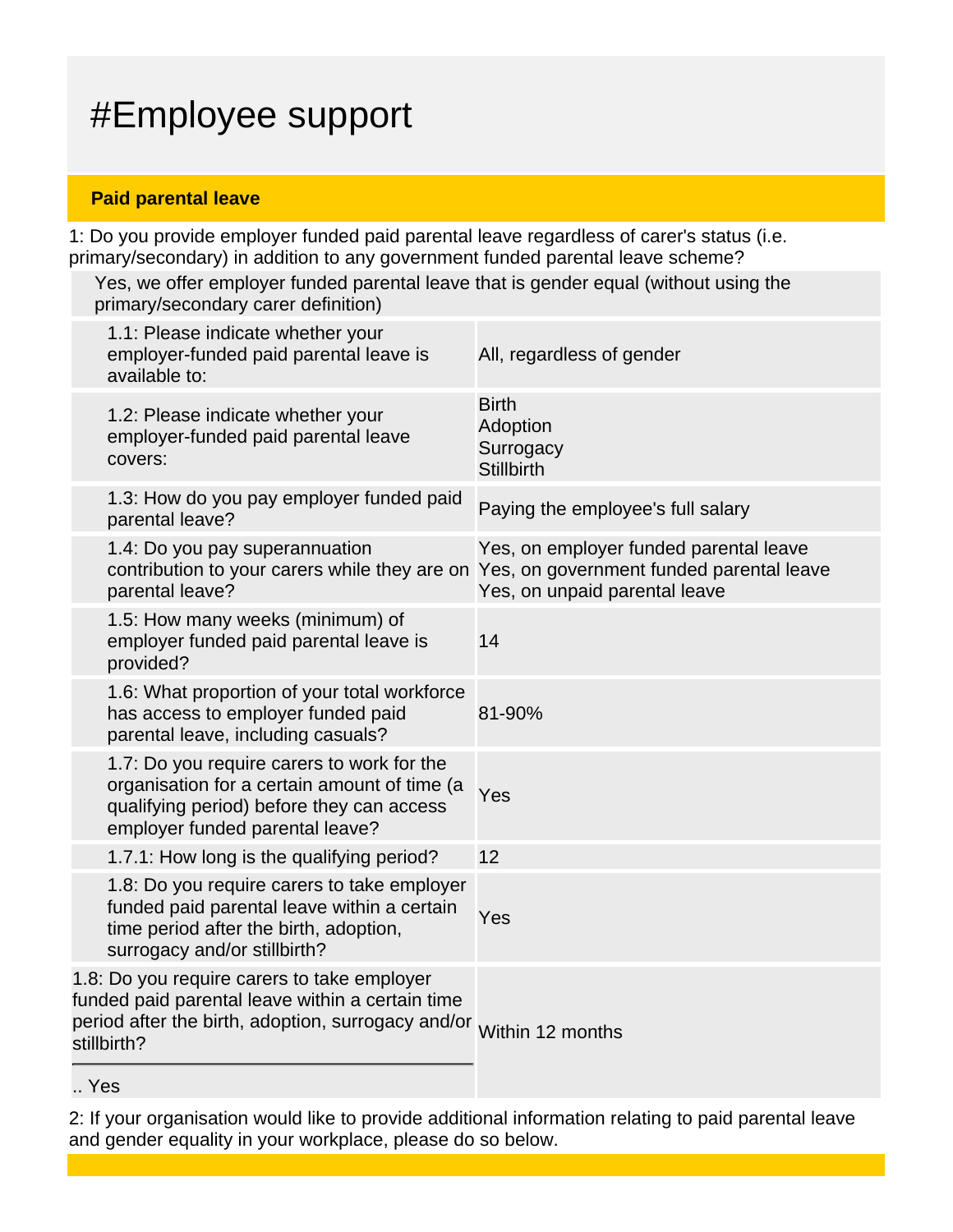**Support for carers**

1: Do you have a formal policy and/or formal strategy to support employees with family or caring responsibilities?

Yes(Select all that apply)

…Yes Policy

2: Do you offer any of the following support mechanisms for employees with family or caring responsibilities?

| Employer subsidised childcare                                                                    | No(You may specify why the above support<br>mechanism is not available to your employees.) |
|--------------------------------------------------------------------------------------------------|--------------------------------------------------------------------------------------------|
| $$ No                                                                                            | Not a priority                                                                             |
| On-site childcare                                                                                | No(You may specify why the above support<br>mechanism is not available to your employees.) |
| $$ No                                                                                            | Not a priority                                                                             |
| Breastfeeding facilities                                                                         | Yes (Please indicate the availability of this<br>support mechanism.)                       |
| $$ Yes                                                                                           | Available at ALL worksites                                                                 |
| Childcare referral services                                                                      | No(You may specify why the above support<br>mechanism is not available to your employees.) |
| $$ No                                                                                            | Not a priority                                                                             |
| Internal support networks for parents                                                            | No(You may specify why the above support<br>mechanism is not available to your employees.) |
| $$ No                                                                                            | Not a priority                                                                             |
| Return to work bonus (only select if this<br>bonus is not the balance of paid parental<br>leave) | No(You may specify why the above support<br>mechanism is not available to your employees.) |
| $$ No                                                                                            | Not aware of the need                                                                      |
| Information packs for new parents and/or<br>those with elder care responsibilities               | Yes(Please indicate the availability of this<br>support mechanism.)                        |
| $$ Yes                                                                                           | Available at ALL worksites                                                                 |
| Referral services to support employees<br>with family and/or caring responsibilities             | No(You may specify why the above support<br>mechanism is not available to your employees.) |
| $$ No                                                                                            | Not aware of the need                                                                      |
| Targeted communication mechanisms<br>(e.g. intranet/forums)                                      | Yes (Please indicate the availability of this<br>support mechanism.)                       |
| $$ Yes                                                                                           | Available at ALL worksites                                                                 |
| Support in securing school holiday care                                                          | No(You may specify why the above support<br>mechanism is not available to your employees.) |
| $$ No                                                                                            | Not aware of the need                                                                      |
| Coaching for employees on returning to<br>work from paid parental leave                          | Yes (Please indicate the availability of this<br>support mechanism.)                       |
| …Yes                                                                                             | Available at ALL worksites                                                                 |
| Parenting workshops targeting mothers                                                            | No(You may specify why the above support<br>mechanism is not available to your employees.) |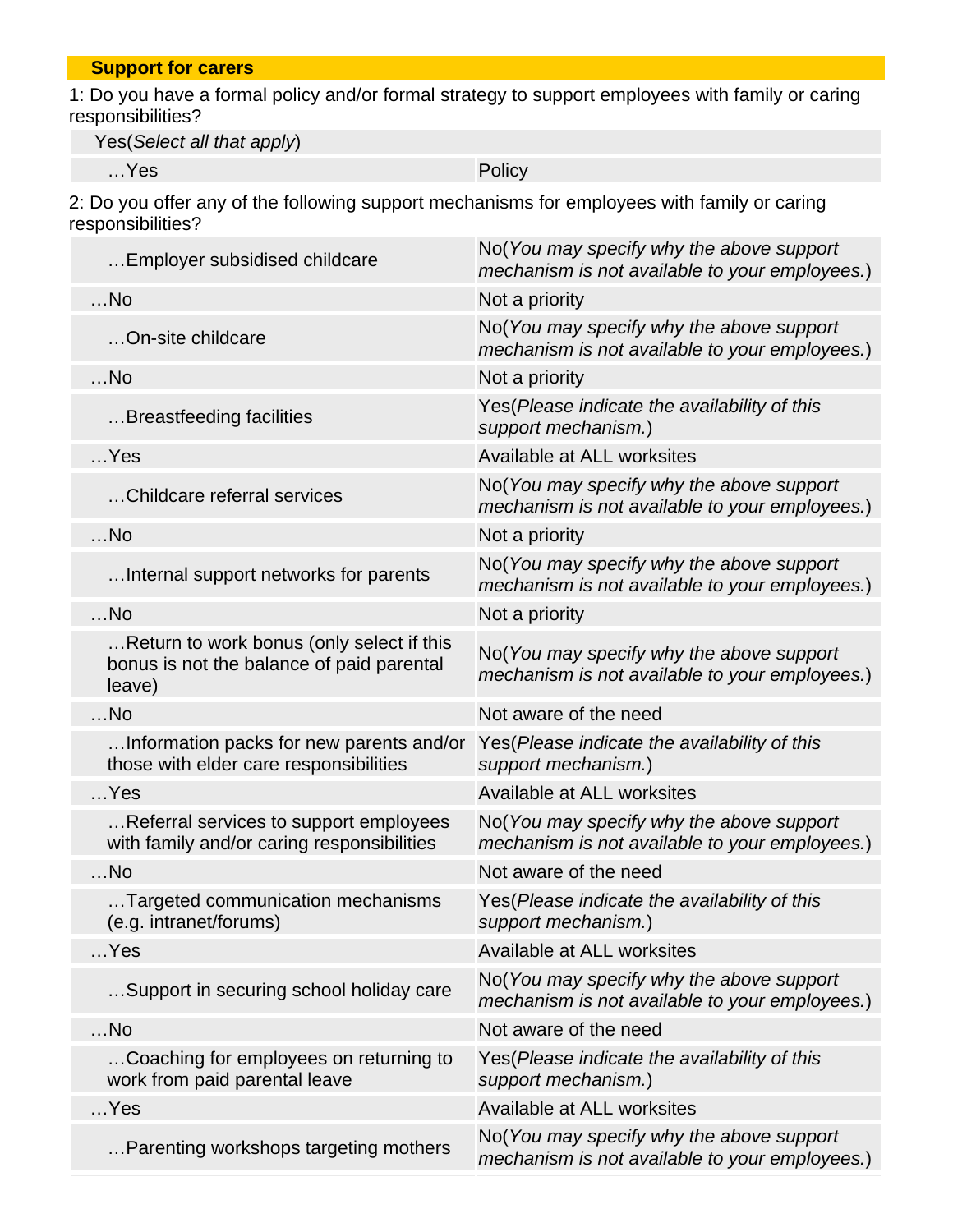| $$ No                                 | Not aware of the need                                                                      |
|---------------------------------------|--------------------------------------------------------------------------------------------|
| Parenting workshops targeting fathers | No(You may specify why the above support<br>mechanism is not available to your employees.) |
| $$ No                                 | Not aware of the need                                                                      |
| Other (provide details)               | No                                                                                         |

3: If your organisation would like to provide additional information relating to support for carers in your workplace, please do so below.

#### **Sex-based harassment and discrimination**

1: Do you have a formal policy and/or formal strategy on sex-based harassment and discrimination prevention?

Yes(Select all that apply)

| $$ Yes                                                                                                                                            | Policy<br>Strategy |
|---------------------------------------------------------------------------------------------------------------------------------------------------|--------------------|
| 1.1: Do you provide a grievance process in<br>any sex-based harasssment and<br>discrimination prevention formal policy<br>and/or formal strategy? | Yes                |

2: Do you provide training on sex-based harassment and discrimination prevention to the following groups?

| All managers  | Yes (Please indicate how often is this training<br>provided (select all that apply):) |
|---------------|---------------------------------------------------------------------------------------|
| $$ Yes        | At induction<br>At least annually                                                     |
| All employees | Yes (Please indicate how often is this training<br>provided (select all that apply):) |
| …Yes          | At induction<br>At least annually                                                     |

3: If your organisation would like to provide additional information relating to sex-based harassment and discrimination, please do so below.

#### **Family or domestic violence**

1: Do you have a formal policy and/or formal strategy to support employees who are experiencing family or domestic violence?

| Yes (Select all that apply) |                    |
|-----------------------------|--------------------|
| $$ Yes                      | Policy<br>Strategy |

2: Other than a formal policy and/or formal strategy, do you have the following support mechanisms in place to support employees who are experiencing family or domestic violence?

| Employee assistance program (including<br>access to psychologist, chaplain or<br>counsellor) | Yes |
|----------------------------------------------------------------------------------------------|-----|
| Training of key personnel                                                                    | Yes |
|                                                                                              |     |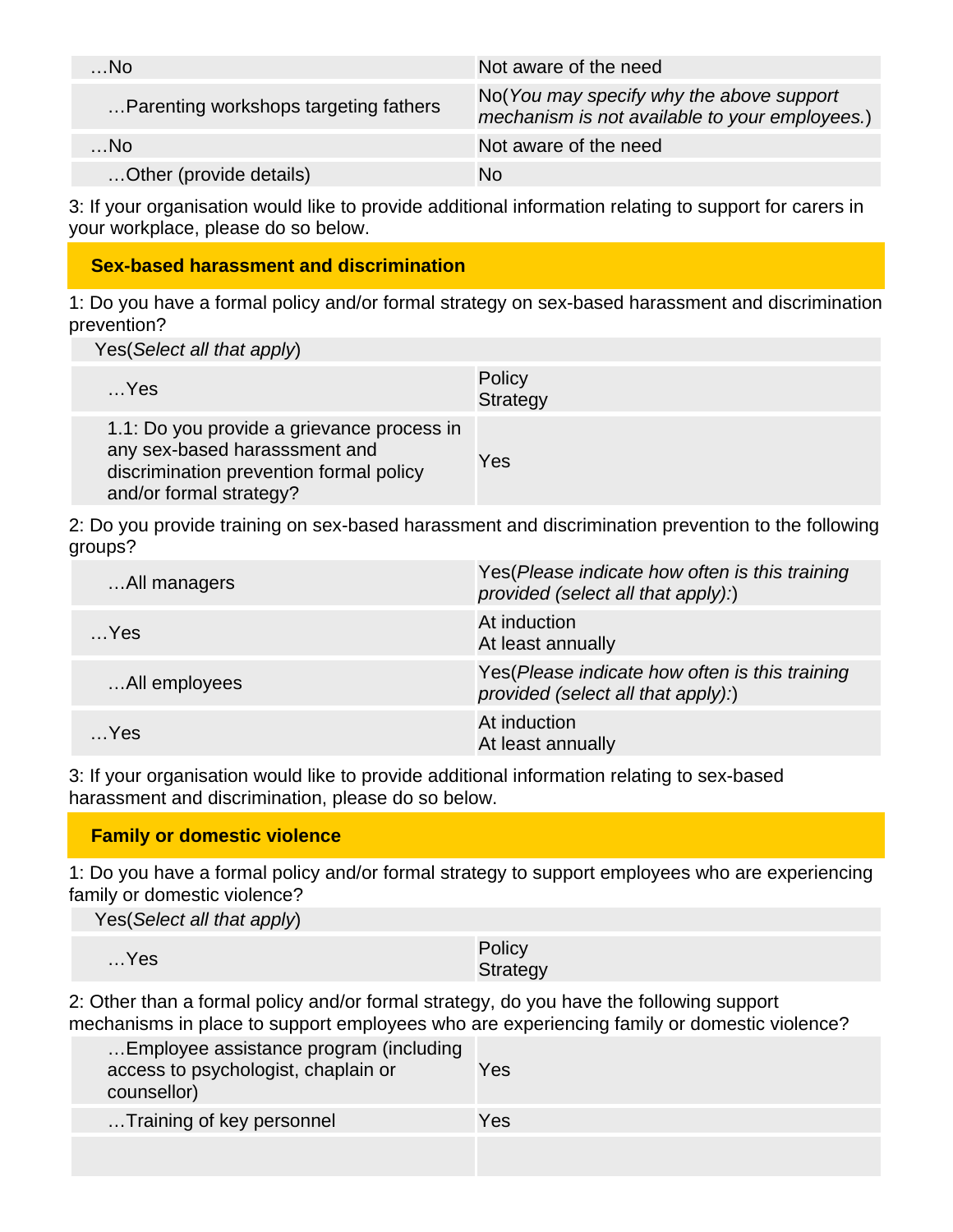| A domestic violence clause is in an<br>enterprise agreement or workplace<br>agreement                   | Yes                                                                                                                                                                                                                                                                                                   |
|---------------------------------------------------------------------------------------------------------|-------------------------------------------------------------------------------------------------------------------------------------------------------------------------------------------------------------------------------------------------------------------------------------------------------|
| Workplace safety planning                                                                               | Yes                                                                                                                                                                                                                                                                                                   |
| Access to paid domestic violence leave<br>(contained in an enterprise/workplace<br>agreement)           | Yes(Is the leave period unlimited?)                                                                                                                                                                                                                                                                   |
| $$ Yes                                                                                                  | Yes                                                                                                                                                                                                                                                                                                   |
| Access to unpaid domestic violence leave<br>(contained in an enterprise/workplace<br>agreement)         | Yes(Is the leave period unlimited?)                                                                                                                                                                                                                                                                   |
| $$ Yes                                                                                                  | Yes                                                                                                                                                                                                                                                                                                   |
| Access to paid domestic violence leave<br>(not contained in an enterprise/workplace<br>agreement)       | No(Select all that apply)                                                                                                                                                                                                                                                                             |
| $$ No                                                                                                   | Not aware of the need                                                                                                                                                                                                                                                                                 |
| Access to unpaid leave                                                                                  | Yes(Is the leave period unlimited?)                                                                                                                                                                                                                                                                   |
| $$ Yes                                                                                                  | Yes                                                                                                                                                                                                                                                                                                   |
| Confidentiality of matters disclosed                                                                    | Yes                                                                                                                                                                                                                                                                                                   |
| Referral of employees to appropriate<br>domestic violence support services for<br>expert advice         | Yes                                                                                                                                                                                                                                                                                                   |
| Protection from any adverse action or<br>discrimination based on the disclosure of<br>domestic violence | Yes                                                                                                                                                                                                                                                                                                   |
| Flexible working arrangements                                                                           | Yes                                                                                                                                                                                                                                                                                                   |
| Provision of financial support (e.g.<br>advance bonus payment or advanced pay)                          | No(Select all that apply)                                                                                                                                                                                                                                                                             |
| $$ No                                                                                                   | Other (provide details)                                                                                                                                                                                                                                                                               |
| Other (provide details)                                                                                 | Support is provided to employees on a risk<br>based ad needs basis, depending on the<br>circumstances and needs of the employee.<br>Whilst fianncial support may not be formally<br>outlined within policy, it may be provided where<br>determined appropriate for the individual's<br>circumstances. |
| Offer change of office location                                                                         | Yes                                                                                                                                                                                                                                                                                                   |
| Emergency accommodation assistance                                                                      | Yes                                                                                                                                                                                                                                                                                                   |
| Access to medical services (e.g. doctor or Yes<br>nurse)                                                |                                                                                                                                                                                                                                                                                                       |
| Other (provide details)                                                                                 | <b>No</b>                                                                                                                                                                                                                                                                                             |

3: If your organisation would like to provide additional information relating to family and domestic violence affecting your workplace, please do so below.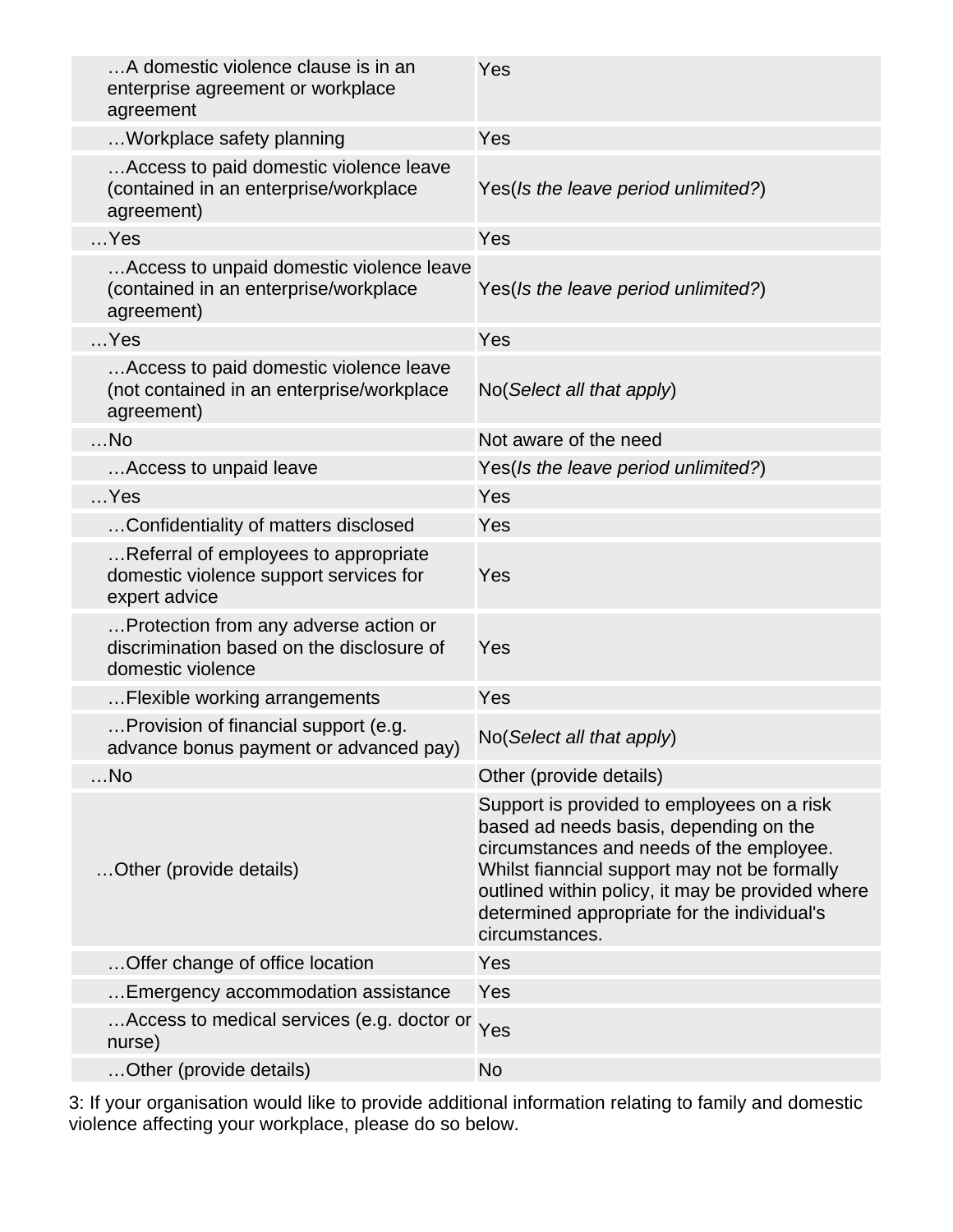# #Diversity and inclusion

#### **Voluntary section**

1: Do you have a formal policy and/or formal strategy on diversity and inclusion in your organisation?

No

2: Do you collect data on whether employees identify as Aboriginal and/or Torres Strait Islander? No

…If this data can be shared and is not confidential, please complete the below table:

3: Do you currently collect data on any of the following dimensions of employees' identities? Not applicable / Don't know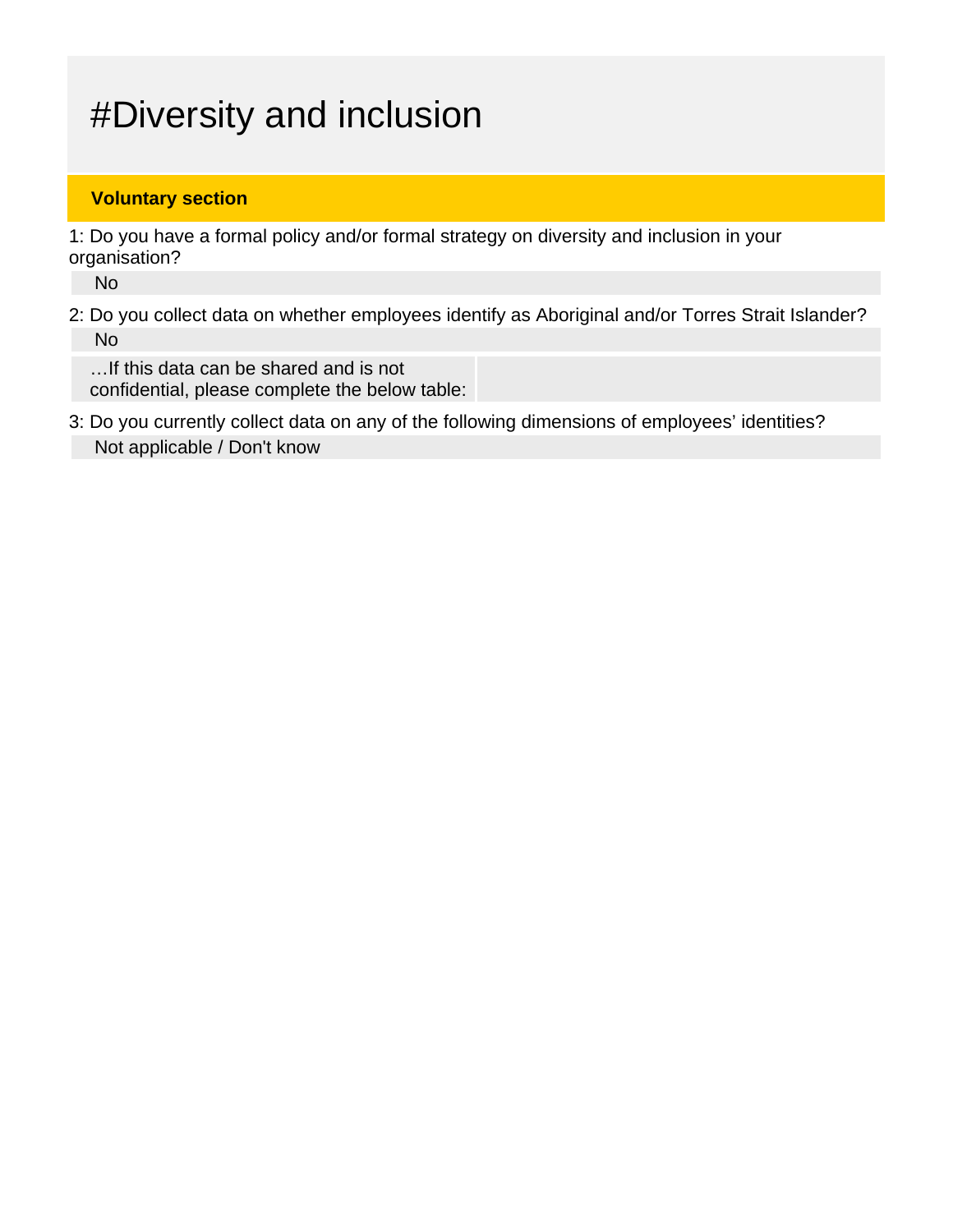### Workplace Profile Table

Industry: Finance

|                                        |                          | No. of employees |                | Number of apprentices and<br>graduates (combined) | Total<br>employees** |                  |
|----------------------------------------|--------------------------|------------------|----------------|---------------------------------------------------|----------------------|------------------|
| Occupational category*                 | <b>Employment status</b> | F                | M              | F                                                 |                      |                  |
| Managers                               | Full-time permanent      | 17               | 48             | $\mathsf 0$                                       | $\pmb{0}$            | 65               |
|                                        | Full-time contract       | $\pmb{0}$        | $\overline{4}$ | $\pmb{0}$                                         | $\pmb{0}$            | $\overline{4}$   |
|                                        | Part-time permanent      | 4                | $\pmb{0}$      | $\pmb{0}$                                         | $\pmb{0}$            | $\overline{4}$   |
| Professionals                          | Full-time permanent      | 71               | 89             | $\pmb{0}$                                         | $\pmb{0}$            | 160              |
|                                        | Full-time contract       | 24               | 38             | 0                                                 | $\pmb{0}$            | 62               |
|                                        | Part-time permanent      | 32               | $\mathbf{1}$   | $\mathbf 0$                                       | $\pmb{0}$            | 33               |
|                                        | Part-time contract       | 8                | $\mathbf{1}$   | $\mathsf 0$                                       | $\pmb{0}$            | 9                |
|                                        | Casual                   | $\pmb{0}$        | $\overline{2}$ | $\mathbf 0$                                       | $\pmb{0}$            | $\overline{2}$   |
| Clerical And Administrative<br>Workers | Full-time permanent      | 62               | 10             | 0                                                 | $\pmb{0}$            | 72               |
|                                        | Full-time contract       | 16               | $\overline{7}$ | $\pmb{0}$                                         | $\pmb{0}$            | 23               |
|                                        | Part-time permanent      | 68               | $\sqrt{2}$     | 0                                                 | $\pmb{0}$            | $70\,$           |
|                                        | Part-time contract       | $\boldsymbol{6}$ | $\mathbf{1}$   | $\pmb{0}$                                         | $\mathbf 0$          | $\overline{7}$   |
|                                        | Casual                   | $\mathbf{1}$     | $\mathsf 0$    | $\mathsf 0$                                       | $\pmb{0}$            | $\mathbf{1}$     |
| Sales Workers                          | Full-time permanent      | 182              | 53             | $\mathbf{0}$                                      | $\mathbf 0$          | 235              |
|                                        | Full-time contract       | $\mathbf{1}$     | $\pmb{0}$      | $\mathbf 0$                                       | $\mathbf 0$          | $\mathbf{1}$     |
|                                        | Part-time permanent      | 136              | $\overline{9}$ | $\pmb{0}$                                         | $\pmb{0}$            | 145              |
|                                        | Part-time contract       | $\overline{2}$   | $\mathbf 0$    | $\pmb{0}$                                         | $\mathbf 0$          | $\overline{2}$   |
|                                        | Casual                   | $\overline{4}$   | $\overline{5}$ | $\pmb{0}$                                         | $\pmb{0}$            | $\boldsymbol{9}$ |
| Other                                  | Full-time permanent      | 9                | $\mathbf{1}$   | $\pmb{0}$                                         | $\pmb{0}$            | $10\,$           |
|                                        | Full-time contract       | $\mathbf{1}$     | $\mathbf{1}$   | $\pmb{0}$                                         | $\pmb{0}$            | $\overline{2}$   |
|                                        | Part-time permanent      | $\mathbf{1}$     | $\mathbf 0$    | $\mathsf 0$                                       | $\mathsf{O}\xspace$  | $\mathbf{1}$     |
|                                        | Casual                   | $\overline{2}$   | $\pmb{0}$      | $\pmb{0}$                                         | $\pmb{0}$            | $\overline{2}$   |

\* Categorised using ANZSCO major group codes (this means Professionals who are also Managers are categorised as Professionals)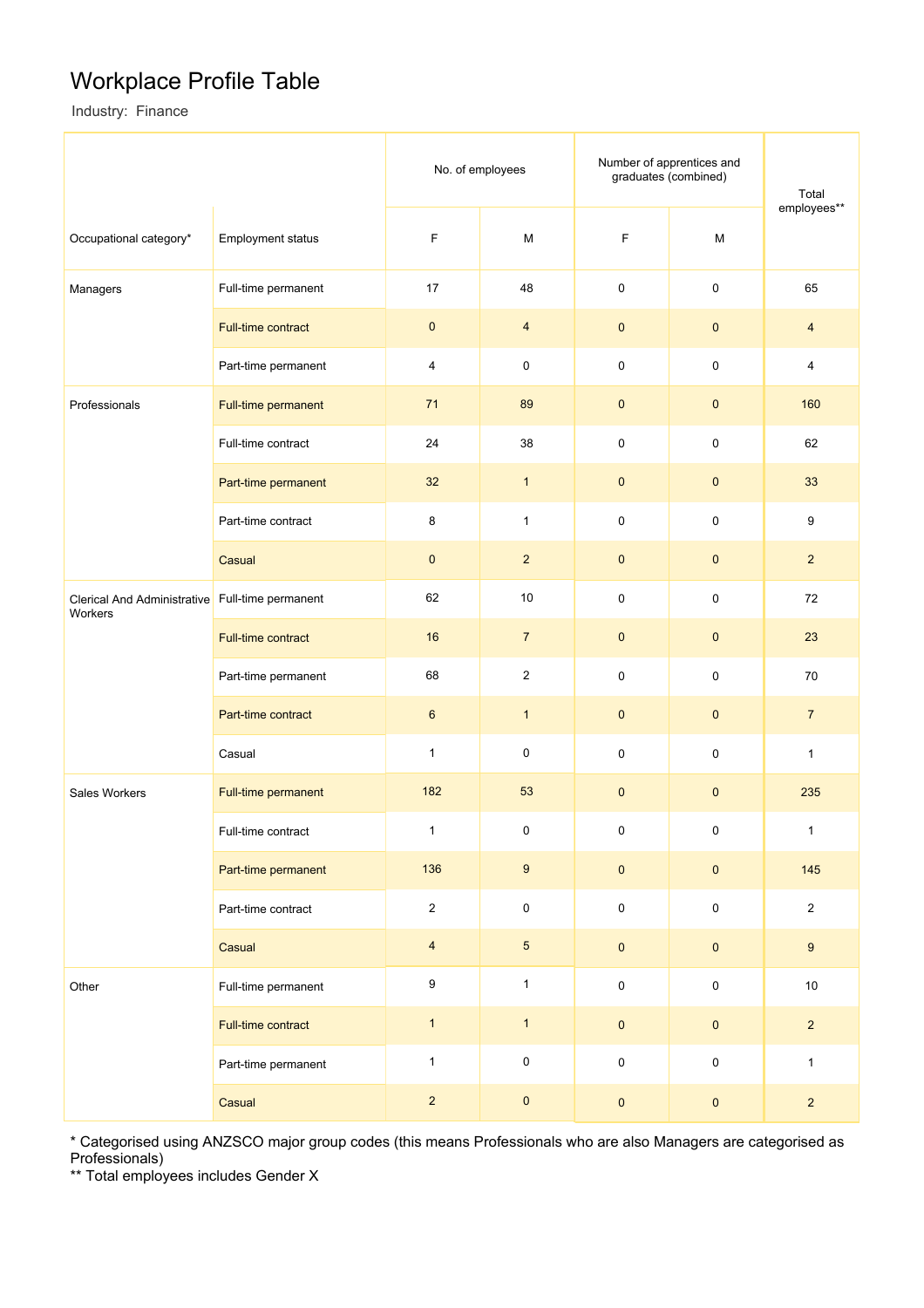### Workplace Profile Table

Industry: Finance

|                  |               | No. of employees    |                |                         |                         |
|------------------|---------------|---------------------|----------------|-------------------------|-------------------------|
| Manager category | Level to CEO  | Employment status   | $\mathsf F$    | ${\sf M}$               | Total*                  |
| CEO              | $\pmb{0}$     | Full-time permanent | $\pmb{0}$      | $\mathbf{1}$            | $\mathbf{1}$            |
| KMP              | $-1$          | Full-time permanent | $\mathbf{1}$   | $\,6\,$                 | $\overline{7}$          |
| ${\sf SM}$       | $-1$          | Part-time permanent | $\mathbf{1}$   | $\pmb{0}$               | $\mathbf 1$             |
|                  | $-2$          | Full-time permanent | $\overline{2}$ | $\overline{\mathbf{4}}$ | $\mathbf 6$             |
| OM               | $-2$          | Full-time permanent | $\overline{7}$ | $14$                    | 21                      |
|                  |               | Full-time contract  | $\pmb{0}$      | $\sqrt{2}$              | $\overline{2}$          |
|                  |               | Part-time permanent | $\sqrt{2}$     | $\pmb{0}$               | $\overline{2}$          |
|                  | $-3$          | Full-time permanent | $\overline{5}$ | 21                      | 26                      |
|                  |               | Full-time contract  | $\pmb{0}$      | $\sqrt{2}$              | $\overline{2}$          |
|                  |               | Part-time permanent | $\mathbf{1}$   | $\pmb{0}$               | $\mathbf{1}$            |
|                  | $\mathcal{A}$ | Full-time permanent | $\sqrt{2}$     | $\sqrt{2}$              | $\overline{\mathbf{4}}$ |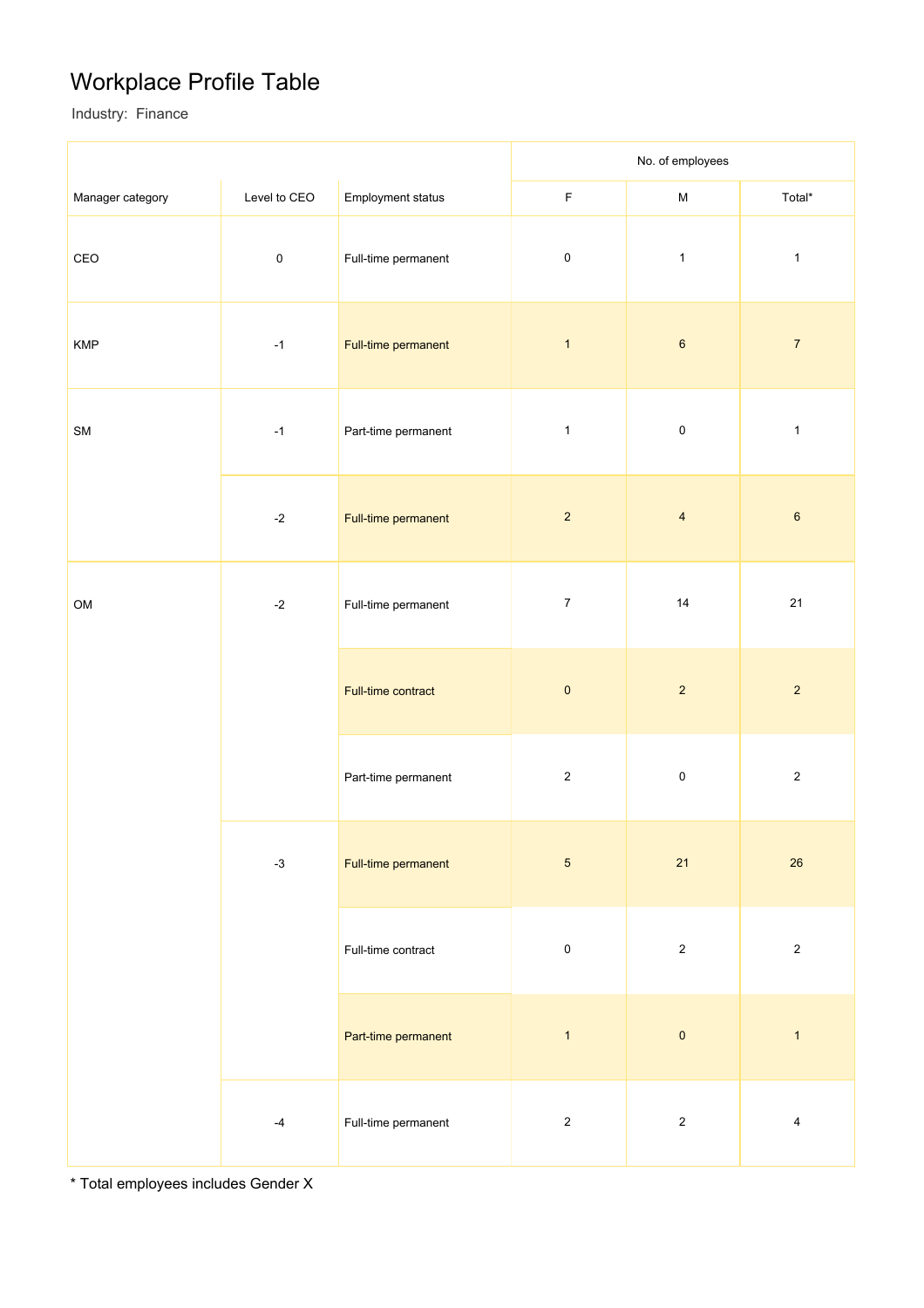## Workforce Management Statistics Table

#### Industry: Finance

| Question                                                 | Contract<br>Type | <b>Employment Type</b> | <b>Manager Category</b>                 | Female                         | Male           | Total*       |
|----------------------------------------------------------|------------------|------------------------|-----------------------------------------|--------------------------------|----------------|--------------|
| 1. How many employees<br>were promoted?                  | Full-time        | Permanent              | CEO, KMPs, and HOBs                     | $\mathbf 0$                    | $\mathbf 0$    | $\mathbf 0$  |
|                                                          |                  |                        | Managers                                | $\boldsymbol{0}$               | $\mathbf 0$    | 0            |
|                                                          |                  |                        | Non-managers                            | 20                             | 3              | 23           |
|                                                          |                  |                        | Fixed-Term Contract CEO, KMPs, and HOBs | $\mathbf{0}$                   | $\mathbf{0}$   | $\mathbf 0$  |
|                                                          |                  |                        | <b>Managers</b>                         | $\mathbf 0$                    | $\mathbf{1}$   | 1            |
|                                                          |                  |                        | Non-managers                            |                                | $\mathbf{0}$   | $\mathbf{0}$ |
|                                                          | Part-time        | Permanent              | CEO, KMPs, and HOBs                     | 0                              | $\mathbf 0$    | $\mathbf 0$  |
|                                                          |                  |                        | Managers                                | 0                              | $\mathbf 0$    | 0            |
|                                                          |                  |                        | Non-managers                            | 5                              | $\mathbf 0$    | 5            |
|                                                          |                  |                        | Fixed-Term Contract CEO, KMPs, and HOBs | $\overline{0}$                 | $\mathbf{0}$   | $\mathbf{0}$ |
|                                                          |                  |                        | <b>Managers</b>                         | $\overline{0}$                 | $\mathbf{0}$   | $\mathbf{0}$ |
|                                                          |                  |                        | Non-managers                            | $\mathbf 0$                    | $\mathbf{0}$   | $\mathbf{0}$ |
|                                                          | N/A              | Casual                 | CEO, KMPs, and HOBs                     | 0                              | $\mathbf 0$    | 0            |
|                                                          |                  |                        | Managers                                | $\mathbf 0$                    | 0              | 0            |
|                                                          |                  |                        | Non-managers                            | 0                              | 0              | $\mathbf 0$  |
| 2. How many employees                                    | Full-time        | Permanent              | CEO, KMPs, and HOBs                     | $\overline{0}$<br>$\mathbf{0}$ | $\mathbf{0}$   |              |
| (including partners with an<br>employment contract) were |                  |                        | <b>Managers</b>                         | $\overline{2}$                 | $\mathbf{1}$   | 3            |
| internally appointed?                                    |                  |                        | Non-managers                            | 67                             | 20             | 87           |
|                                                          |                  |                        | Fixed-Term Contract CEO, KMPs, and HOBs | $\mathbf 0$                    | $\mathbf 0$    | 0            |
|                                                          |                  |                        | Managers                                | $\mathbf 0$                    | $\mathbf{1}$   | $\mathbf{1}$ |
|                                                          |                  |                        | Non-managers                            | 5                              | $\overline{4}$ | 9            |
|                                                          | Part-time        | Permanent              | CEO, KMPs, and HOBs                     | $\mathbf 0$                    | $\mathbf{0}$   | $\mathbf{0}$ |
|                                                          |                  |                        | <b>Managers</b>                         | $\mathbf 0$                    |                | $\mathbf 0$  |
|                                                          |                  |                        | Non-managers                            | 40                             | $\mathbf{1}$   | 41           |
|                                                          |                  |                        | Fixed-Term Contract CEO, KMPs, and HOBs | $\mathbf 0$                    | 0              | 0            |
|                                                          |                  |                        | Managers                                | 0                              | $\mathbf 0$    | 0            |
|                                                          |                  |                        | Non-managers                            | 0                              | $\mathbf 0$    | $\mathbf 0$  |
|                                                          | N/A              | Casual                 | CEO, KMPs, and HOBs                     | $\mathbf 0$                    | $\mathbf{0}$   | $\mathbf{0}$ |
|                                                          |                  |                        | <b>Managers</b>                         | $\mathbf 0$                    | $\mathbf{0}$   | $\mathbf{0}$ |
|                                                          |                  |                        | Non-managers                            | $\mathbf 0$                    | $\mathbf{0}$   | $\mathbf 0$  |
| 3. How many employees                                    | Full-time        | Permanent              | CEO, KMPs, and HOBs                     | 0                              | 0              | 0            |
| (including partners with an                              |                  |                        | Managers                                | $\overline{2}$                 | 6              | 8            |
| employment contract) were<br>externally appointed?       |                  |                        | Non-managers                            | 80                             | 39             | 119          |
|                                                          |                  |                        | Fixed-Term Contract CEO, KMPs, and HOBs | $\mathbf 0$                    | $\pmb{0}$      | $\mathbf 0$  |
|                                                          |                  |                        | <b>Managers</b>                         | 3                              | $2^{\circ}$    | 5            |
|                                                          |                  |                        | Non-managers                            | 49                             | 37             | 86           |
|                                                          | Part-time        | Permanent              | CEO, KMPs, and HOBs                     | 0                              | 0              | $\mathbf 0$  |
|                                                          |                  |                        | Managers                                | $\pmb{0}$                      | 0              | $\mathbf 0$  |
|                                                          |                  |                        | Non-managers                            | 81                             | 10             | 91           |
|                                                          |                  |                        | Fixed-Term Contract CEO, KMPs, and HOBs | $\pmb{0}$                      | $\mathbf 0$    | $\mathbf{0}$ |
|                                                          |                  |                        | <b>Managers</b>                         | $\mathbf 0$                    | $\pmb{0}$      | $\mathbf{0}$ |
|                                                          |                  |                        | Non-managers                            | 12                             | $\overline{4}$ | 16           |
|                                                          | N/A              | Casual                 | CEO, KMPs, and HOBs                     | 0                              | 0              | $\mathbf 0$  |
|                                                          |                  |                        | Managers                                | 0                              | 0              | $\mathbf 0$  |
|                                                          |                  |                        | Non-managers                            | 8                              | 6              | 14           |
|                                                          |                  |                        |                                         |                                |                |              |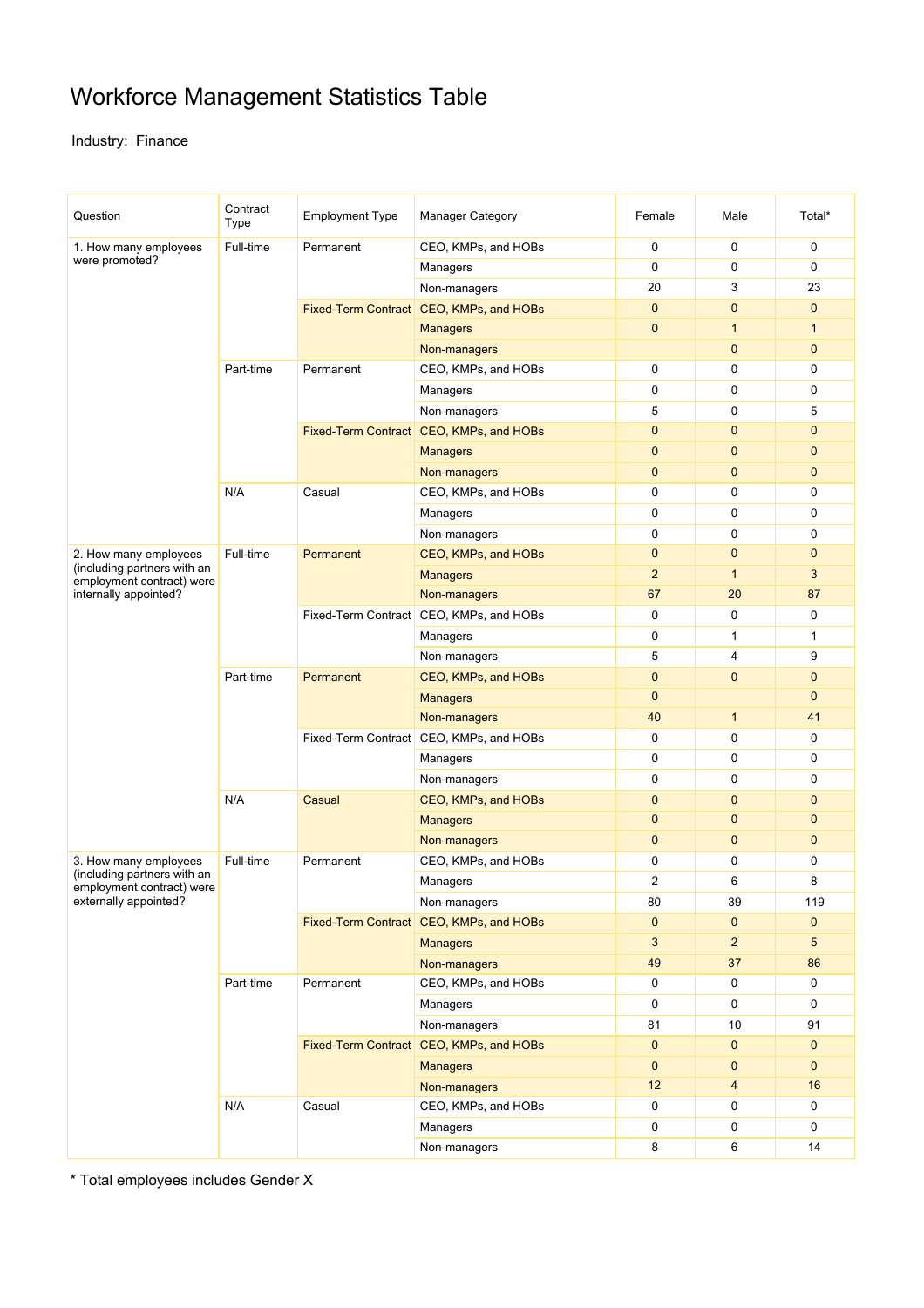## Workforce Management Statistics Table

#### Industry: Finance

| Question                                                                     | Contract<br>Type | <b>Employment Type</b>                                                                                 | <b>Manager Category</b>                 | Female                      | Male           | Total*         |
|------------------------------------------------------------------------------|------------------|--------------------------------------------------------------------------------------------------------|-----------------------------------------|-----------------------------|----------------|----------------|
| 4. How many employees<br>(including partners with an<br>employment contract) | Full-time        | Permanent                                                                                              | CEO, KMPs, and HOBs                     | 0                           | $\mathbf 0$    | $\mathbf 0$    |
|                                                                              |                  |                                                                                                        | Managers                                | 4                           | 3              | $\overline{7}$ |
| voluntarily resigned?                                                        |                  |                                                                                                        | Non-managers                            | 59                          | 37             | 96             |
|                                                                              |                  |                                                                                                        | Fixed-Term Contract CEO, KMPs, and HOBs | $\overline{0}$              | $\mathbf{0}$   | $\mathbf{0}$   |
|                                                                              |                  |                                                                                                        | <b>Managers</b>                         | $\overline{2}$              | 3              | 5              |
|                                                                              |                  |                                                                                                        | Non-managers                            | 9                           | 16             | 25             |
|                                                                              | Part-time        | Permanent                                                                                              | CEO, KMPs, and HOBs                     | 0                           | $\mathbf 0$    | 0              |
|                                                                              |                  |                                                                                                        | Managers                                | $\mathbf 0$                 | $\mathbf 0$    | 0              |
|                                                                              |                  |                                                                                                        | Non-managers                            | 42                          | 6              | 48             |
|                                                                              |                  |                                                                                                        | Fixed-Term Contract CEO, KMPs, and HOBs | $\mathbf{0}$                | $\mathbf{0}$   | $\mathbf{0}$   |
|                                                                              |                  |                                                                                                        | <b>Managers</b>                         | $\mathbf 0$                 | $\mathbf{1}$   | 1              |
|                                                                              |                  |                                                                                                        | Non-managers                            | 6                           | $\overline{2}$ | 8              |
|                                                                              | N/A              | Casual                                                                                                 | CEO, KMPs, and HOBs                     | 0                           | $\mathbf 0$    | 0              |
|                                                                              |                  |                                                                                                        | Managers                                | $\mathbf 0$                 | $\mathbf 0$    | $\mathbf 0$    |
|                                                                              |                  |                                                                                                        | Non-managers                            | 12                          | $\mathbf 0$    | 12             |
| 5. How many employees                                                        | Full-time        | Permanent                                                                                              | CEO, KMPs, and HOBs                     | $\mathbf 0$<br>$\mathbf{0}$ | $\mathbf{0}$   |                |
| have taken primary carer's                                                   |                  |                                                                                                        | <b>Managers</b>                         | $\overline{1}$              | $\mathbf{0}$   | $\mathbf{1}$   |
| parental leave (paid and/or<br>unpaid)?                                      |                  |                                                                                                        | Non-managers                            | 25                          | $\mathbf{1}$   | 26             |
|                                                                              |                  |                                                                                                        | Fixed-Term Contract CEO, KMPs, and HOBs | $\mathbf 0$                 | $\mathbf 0$    | $\mathbf 0$    |
|                                                                              |                  |                                                                                                        | Managers                                | $\mathbf 0$                 | 0              | 0              |
|                                                                              |                  |                                                                                                        | Non-managers                            | 0                           | $\mathbf 0$    | 0              |
|                                                                              | Part-time        | Permanent                                                                                              | CEO, KMPs, and HOBs                     | $\mathbf 0$                 | $\mathbf{0}$   | $\mathbf{0}$   |
|                                                                              |                  | <b>Managers</b><br>Non-managers<br>Fixed-Term Contract CEO, KMPs, and HOBs<br>Managers<br>Non-managers |                                         | $\mathbf 0$                 | $\mathbf{0}$   | $\mathbf{0}$   |
|                                                                              |                  |                                                                                                        |                                         | 9                           | $\mathbf{0}$   | 9              |
|                                                                              |                  |                                                                                                        |                                         | 0                           | 0              | 0              |
|                                                                              |                  |                                                                                                        |                                         | $\mathbf 0$                 | $\mathbf 0$    | 0              |
|                                                                              |                  |                                                                                                        |                                         | 0                           | $\mathbf 0$    | $\mathbf 0$    |
|                                                                              |                  | Casual                                                                                                 | CEO, KMPs, and HOBs                     | $\mathbf 0$                 | $\mathbf{0}$   | $\mathbf{0}$   |
|                                                                              | N/A              |                                                                                                        | <b>Managers</b>                         | $\mathbf{0}$                | $\mathbf{0}$   | $\mathbf{0}$   |
|                                                                              |                  |                                                                                                        | Non-managers                            | $\mathbf 0$                 | $\mathbf 0$    | $\mathbf 0$    |
| 6. How many employees                                                        |                  | Permanent                                                                                              |                                         | 0                           | 0              | 0              |
| have taken secondary                                                         | Full-time        |                                                                                                        | CEO, KMPs, and HOBs                     |                             |                |                |
| carer's parental leave (paid                                                 |                  |                                                                                                        | Managers                                | 0                           | $\mathbf 0$    | $\mathbf 0$    |
| and/or unpaid)?                                                              |                  |                                                                                                        | Non-managers                            | 0                           | 0              | 0              |
|                                                                              |                  |                                                                                                        | Fixed-Term Contract CEO, KMPs, and HOBs | $\mathbf 0$                 | $\mathbf{0}$   | $\mathbf 0$    |
|                                                                              |                  |                                                                                                        | <b>Managers</b>                         | 0                           | $\mathbf{0}$   | $\mathbf 0$    |
|                                                                              |                  |                                                                                                        | Non-managers                            | $\pmb{0}$                   | $\mathbf 0$    | $\mathbf{0}$   |
|                                                                              | Part-time        | Permanent                                                                                              | CEO, KMPs, and HOBs                     | 0                           | 0              | 0              |
|                                                                              |                  |                                                                                                        | Managers                                | 0                           | 0              | $\mathbf 0$    |
|                                                                              |                  |                                                                                                        | Non-managers                            | $\boldsymbol{0}$            | 0              | 0              |
|                                                                              |                  |                                                                                                        | Fixed-Term Contract CEO, KMPs, and HOBs | 0                           | $\mathbf 0$    | $\mathbf 0$    |
|                                                                              |                  |                                                                                                        | <b>Managers</b>                         | 0                           | $\mathbf{0}$   | $\mathbf 0$    |
|                                                                              |                  |                                                                                                        | Non-managers                            | 0                           | $\mathbf 0$    | $\mathbf 0$    |
|                                                                              | N/A              | Casual                                                                                                 | CEO, KMPs, and HOBs                     | 0                           | 0              | $\mathbf 0$    |
|                                                                              |                  |                                                                                                        | Managers                                | 0                           | 0              | $\mathbf 0$    |
|                                                                              |                  |                                                                                                        | Non-managers                            | $\pmb{0}$                   | 0              | 0              |